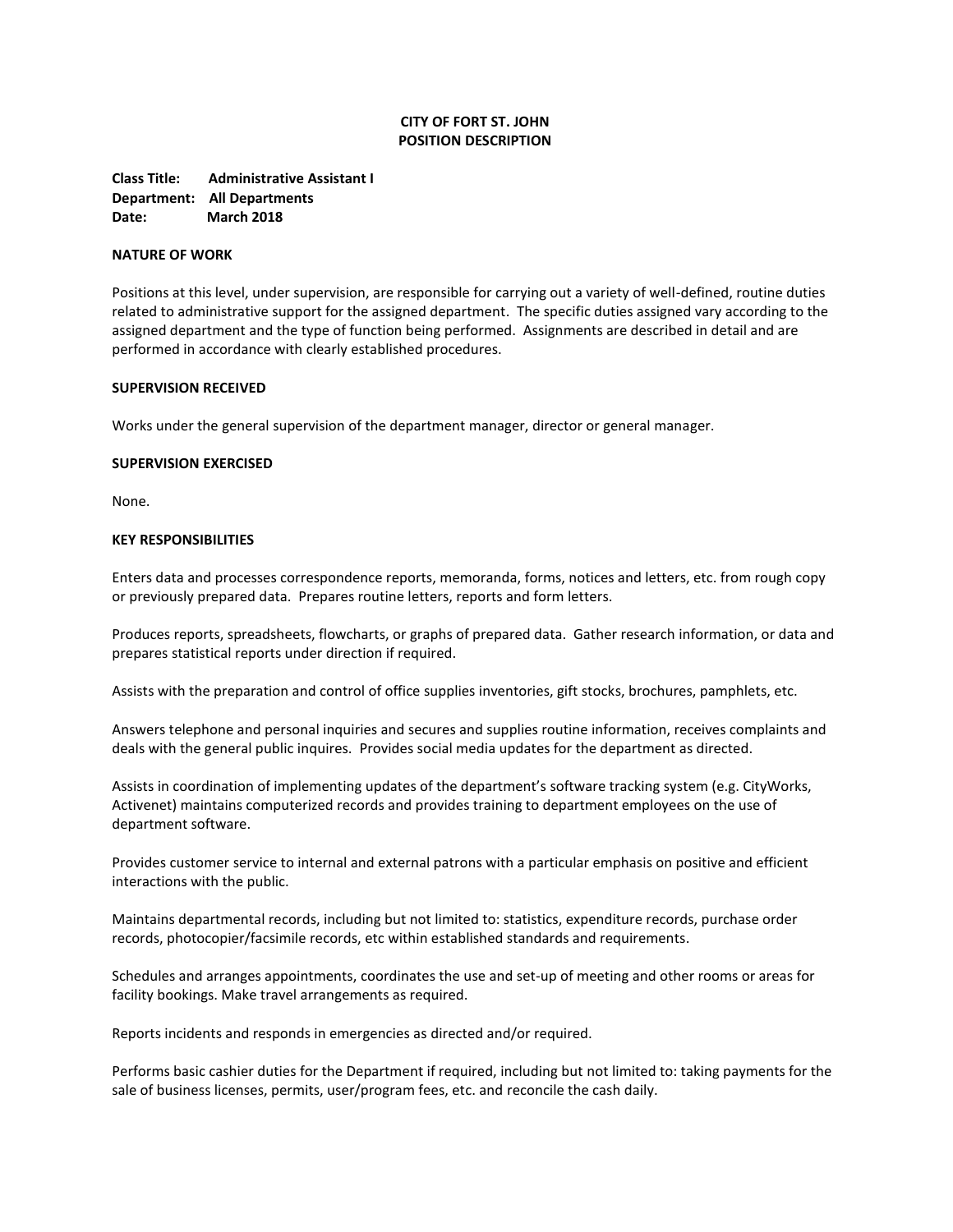Opens sort, stamp and distribute incoming mail and prepare, stamp and distribute outgoing mail.

Prepares agendas, records and transcribes meeting minutes of an informal nature, including required action and follow-up from meetings.

Prepares and distribute the daily and monthly meeting schedules, calendar of events schedules, etc. as required.

Updates library materials such as the Provincial Acts, Statutes, etc.

Receives applications for various services; receives complaints; prepares permits/licenses/registration applications of a routine nature and deals with the general public inquiries; assists customers with the completion of forms and applications as per established department procedures.

Coordinates inspection appointments as required, per established department procedures.

Performs related duties as assigned

# **REQUIRED KNOWLEDGE, ABILITY AND SKILLS**

- Accurate keyboard skills and typing 40 words per minute
- Good knowledge of general office/administration function and client reception
- Excellent organizational, communication, public relations and time management skills; demonstrated problem solving ability.
- Demonstrated ability to work well as a part of a team
- Ability to draft routine letters and to maintain accurate files
- Ability to communicate effectively with internal and external patrons in a courteous and tactful manner both in person and on the telephone
- Ability to prepare agendas and take minutes of an informal nature
- Proficient in Office Suite software applications (e.g. MS Word, PowerPoint, Excel, Outlook) and ability to operate standard office equipment
- Ability to multi-task, organize and prioritize work
- Ability to work evenings and weekend if departmental requirement

# **REQUIRED QUALFICATIONS, LICENSES, CERTIFICATES & REGISTRATIONS**

- Grade 12 or GED equivalent supplemented with one (1) year clerical experience, preferably in a municipal setting
- Occupational First Aid certificate Level One or acquire the same during probationary period, if departmental requirement
- Valid Drivers' License
- Ability to pass police information check, if departmental requirement
- Ability to obtain a Drivers' Abstract, if departmental requirement

# **PERFORMANCE FACTORS**

- Knowledge, Ability and Skills
- Customer Service
- **Quantity of Work**
- Cooperation
- Reliability
- Attendance and Punctuality
- Compliance
- Health & Safety